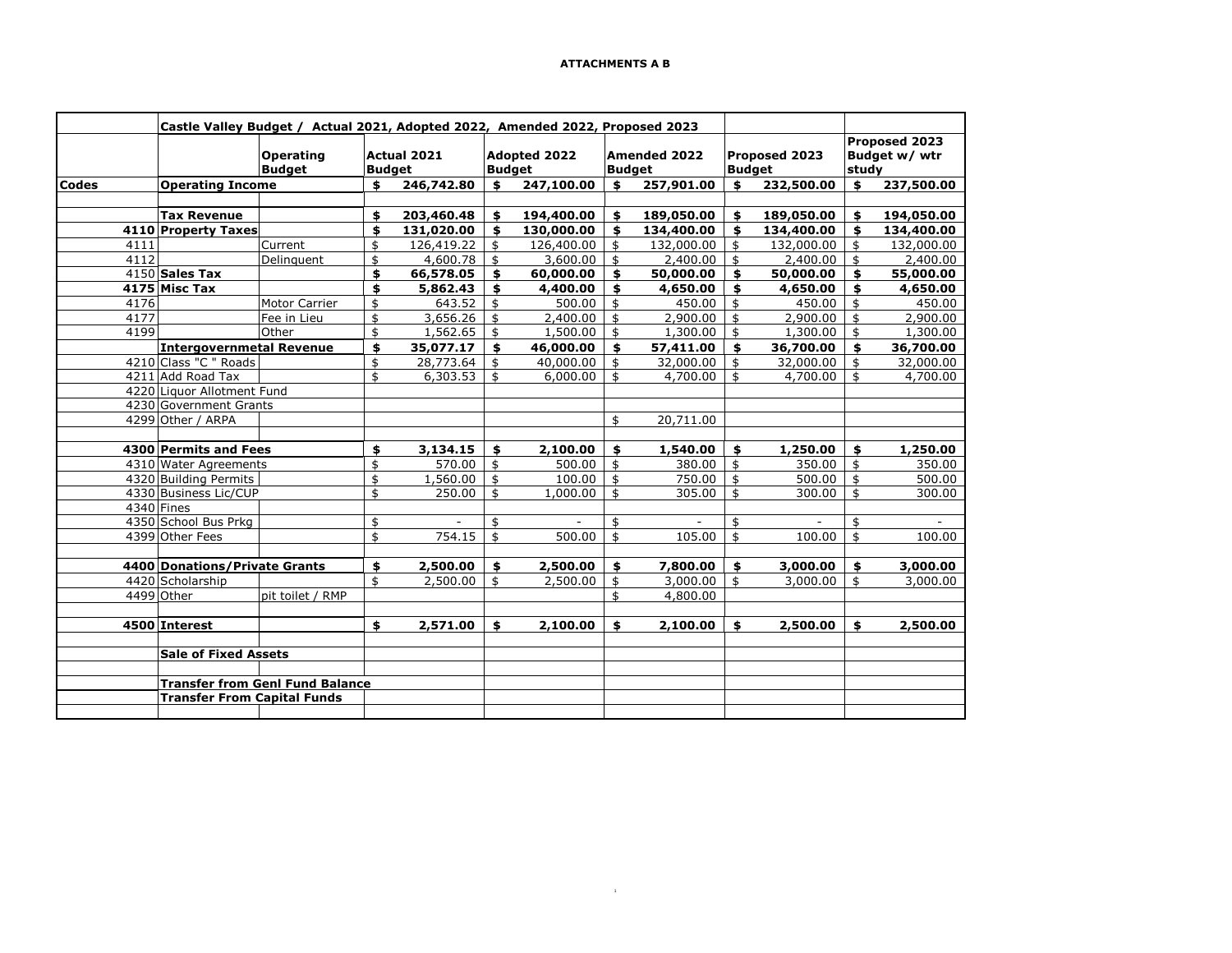| <b>Operating Expenses</b>                 |                                 |    | 232,479.88 | \$<br>247,100.00 | \$<br>257,901.00 | \$<br>232,500.00 | \$<br>237,500.00 |
|-------------------------------------------|---------------------------------|----|------------|------------------|------------------|------------------|------------------|
|                                           |                                 |    |            |                  |                  |                  |                  |
| 5100 Administration                       |                                 | \$ | 57,855.50  | \$<br>81,600.00  | \$<br>64,931.00  | \$<br>86,842.00  | \$<br>86,842.00  |
| 5110 Payroll & Taxes                      |                                 | \$ | 32,811.45  | \$<br>37,200.00  | \$<br>37,942.00  | \$<br>38,492.00  | \$<br>38,492.00  |
| 5111                                      | Clerk                           | \$ | 26,352.45  | \$<br>27,500.00  | \$<br>27,500.00  | \$<br>28,050.00  | \$<br>28,050.00  |
| 5115<br>5119                              | Mayor<br>Other                  | \$ | 6,459.00   | \$<br>9,700.00   | \$<br>10,442.00  | \$<br>10,442.00  | \$<br>10,442.00  |
| 5120 Office Expenses                      |                                 | \$ | 2,954.94   | \$<br>3,500.00   | \$<br>3,200.00   | \$<br>3,500.00   | \$<br>3,500.00   |
| 5125 Public Notice/ Website               |                                 | \$ | 1,073.15   | \$<br>2,000.00   | \$<br>1,200.00   | \$<br>2,000.00   | \$<br>2,000.00   |
| 5130 Elections                            |                                 |    |            | \$               | \$               | \$<br>1,000.00   | \$<br>1,000.00   |
| 5135 Programs/Events                      |                                 | \$ | 5,000.00   | \$<br>5,500.00   | \$<br>6,350.00   | \$<br>7,350.00   | \$<br>7,350.00   |
| 5136                                      | Scholarship                     | \$ | 2,500.00   | \$<br>2,500.00   | \$<br>3,000.00   | \$<br>3,000.00   | \$<br>3,000.00   |
| 5137                                      | Clean-Up                        | \$ | 2,500.00   | \$<br>3,000.00   | \$<br>3,000.00   | \$<br>4,000.00   | \$<br>4,000.00   |
| 5139                                      | Other / CREP                    |    |            |                  | \$<br>350.00     | \$<br>350.00     | \$<br>350.00     |
| 5150 Professional Services                |                                 | \$ | 3,123.50   | \$<br>14,500.00  | \$<br>3,939.00   | \$<br>15,500.00  | \$<br>15,500.00  |
| 5151                                      | Legal                           | \$ | 258.50     | \$<br>10,000.00  | \$<br>1,000.00   | \$<br>10,000.00  | \$<br>10,000.00  |
| 5152                                      | <b>Appeal Authority</b>         | \$ |            | \$<br>1,350.00   | \$               | \$<br>1,350.00   | \$<br>1,350.00   |
| 5153                                      | Audit                           | \$ | 2,040.00   | \$<br>2,150.00   | \$<br>1,939.00   | \$<br>2,150.00   | \$<br>2,150.00   |
| 5154                                      | Database                        | \$ | 825.00     | \$<br>1,000.00   | \$<br>1,000.00   | \$<br>2,000.00   | \$<br>2,000.00   |
| 5160 Dues/Memberships/ Training           |                                 | \$ | 940.00     | \$<br>2,500.00   | \$<br>100.00     | \$<br>2,500.00   | \$<br>2,500.00   |
| 5165 Travel                               |                                 | \$ |            | \$<br>2,000.00   | \$               | \$<br>2,000.00   | \$<br>2,000.00   |
| 5170 Telephone                            |                                 | \$ | 4,287.71   | \$<br>4,400.00   | \$<br>4,400.00   | \$<br>4,500.00   | \$<br>4,500.00   |
| 5175 Insurance/ Bonds                     |                                 | \$ | 7,664.75   | \$<br>10,000.00  | \$<br>7,800.00   | \$<br>10,000.00  | \$<br>10,000.00  |
| 5180 Interlocal Services - Animal Control |                                 |    |            |                  |                  |                  |                  |
| 5199 Other                                |                                 |    |            |                  |                  |                  |                  |
| 5200 Community Bldg/Lot                   |                                 | \$ | 23,141.54  | \$<br>26,100.00  | \$<br>26,070.00  | \$<br>27,020.00  | \$<br>27,020.00  |
| 5210 Payroll & Taxes                      |                                 | \$ | 3,475.01   | \$<br>6,000.00   | \$<br>4,500.00   | \$<br>6,120.00   | \$<br>6,120.00   |
| 5260 Cemetery                             |                                 |    |            |                  |                  |                  |                  |
| 5261                                      | Payroll                         |    |            |                  |                  |                  |                  |
| 5269                                      | Other                           |    |            |                  |                  |                  |                  |
| 5220 Lease/MBA                            |                                 | \$ | 7,000.00   | \$<br>6,875.00   | \$<br>6,875.00   | \$<br>6,750.00   | \$<br>6,750.00   |
| 5230 Utilities                            |                                 | \$ | 2,109.87   | \$<br>2,000.00   | \$<br>2,000.00   | \$<br>2,000.00   | \$<br>2,000.00   |
| 5240 Maintenance Expenses                 |                                 | \$ | 2,391.94   | \$<br>4,000.00   | \$<br>1,520.00   | \$<br>4,000.00   | \$<br>4,000.00   |
| 5241 Equipment for Community Center       |                                 | \$ | 789.72     |                  |                  |                  |                  |
| 5250 ARPA Expenses                        |                                 |    |            |                  | \$<br>2,900.00   |                  |                  |
| 5280 Road Shed Loan                       |                                 | \$ | 7,375.00   | \$<br>7,225.00   | \$<br>8,275.00   | \$<br>8,150.00   | \$<br>8,150.00   |
| 5299 Other                                | lot irrigation / reparian fuels |    |            |                  |                  |                  |                  |
| 5290<br>emr / Defribulator                |                                 |    |            |                  |                  |                  |                  |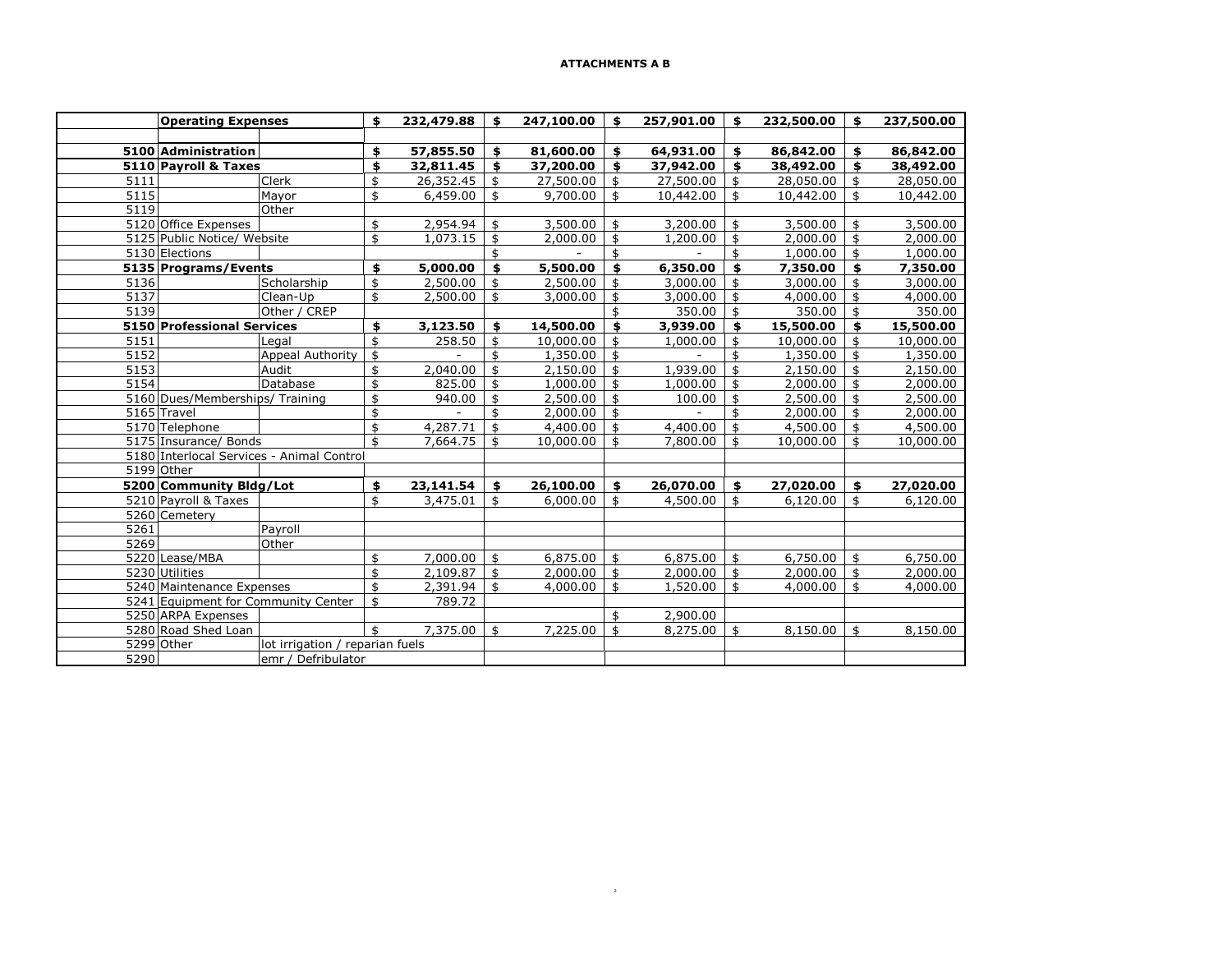|      | 5300 Planning/ Land Use       |                       |               | 6,827.07              | \$<br>11,500.00 | \$<br>6,500.00       | \$           | 11,720.00      | \$             | 11,720.00      |
|------|-------------------------------|-----------------------|---------------|-----------------------|-----------------|----------------------|--------------|----------------|----------------|----------------|
|      | 5310 Pavroll & Taxes          |                       |               | 6,739.57              | \$<br>11,000.00 | \$<br>6,500.00       | $\mathbf{s}$ | 11,220.00      | \$             | 11,220.00      |
| 5311 |                               | Permit Agent          | \$            | 3,784.59              | \$<br>6,000.00  | \$<br>5,000.00       | \$           | 6,120.00       | \$             | 6,120.00       |
| 5312 |                               | Clerk                 | \$            | 2,954.98              | \$<br>5,000.00  | \$<br>1,500.00       | \$           | 5,100.00       | \$             | 5,100.00       |
|      | 5320 Professional Services    |                       | $\ddagger$    | 87.50                 | \$<br>500.00    | \$<br>$\blacksquare$ | \$           | 500.00         | \$             | 500.00         |
|      | 5330 Studies                  |                       |               |                       |                 |                      |              |                |                |                |
|      | 5399 Other                    |                       |               |                       |                 |                      |              |                |                |                |
|      | 5400 Water                    |                       | \$            | 6,427.51              | \$<br>11,000.00 | \$<br>8,700.00       | \$           | 9,500.00       | \$             | 14,500.00      |
|      | 5410 Payroll & Taxes          |                       | $\frac{1}{2}$ | $\overline{1,657.50}$ | \$<br>4,500.00  | \$<br>3,000.00       | \$           | 3,000.00       | $\frac{4}{5}$  | 3,000.00       |
|      | 5420 Professional Services    |                       | \$            | 431.25                | \$<br>2,000.00  | \$<br>1,200.00       | \$           | 2,000.00       | \$             | 2,000.00       |
|      | 5422 Cemetery Well            |                       |               |                       |                 |                      |              |                |                |                |
|      | 5421 Water Study              |                       |               |                       |                 |                      |              |                | \$             | 5,000.00       |
|      | 5499 Other                    | Water monitoring,     | \$            | 4,338.76              | \$<br>4,500.00  | \$<br>4,500.00       | \$           | 4,500.00       | \$             | 4,500.00       |
|      | <b>5500 Roads</b>             |                       | \$            | 53,228.26             | \$<br>95,400.00 | \$<br>76,700.00      | \$           | 97,418.00      | \$             | 97,418.00      |
|      | 5510 Payroll & Taxes          |                       | \$            | 28,903.15             | \$<br>40,400.00 | \$<br>33,000.00      | \$           | 41,218.00      | \$             | 41,218.00      |
| 5511 |                               | Road Supervisor       | \$            | 19,138.22             | \$<br>25,500.00 | \$<br>20,000.00      | \$           | 26,020.00      | \$             | 26,020.00      |
| 5512 |                               | Road Staff            | \$            | 9,764.93              | \$<br>14,900.00 | \$<br>13,000.00      | \$           | 15,198.00      | \$             | 15,198.00      |
| 5513 |                               | Administrator         |               |                       |                 |                      |              |                |                |                |
| 5514 |                               | Training              | \$            |                       | \$<br>2,500.00  | \$<br>1,200.00       | \$           | 2,500.00       | \$             | 2,500.00       |
| 5521 |                               | Road Legal            | \$            | 510.00                | \$<br>2,000.00  | \$<br>$\sim$         | \$           | 2,000.00       | $\mathfrak{s}$ | 2,000.00       |
| 5520 |                               |                       |               |                       |                 |                      |              |                |                |                |
|      | 5530 Road Equipment           |                       | \$            | 23,315.11             | \$<br>40,000.00 | \$<br>29,200.00      | \$           | 40,000.00      | \$             | 40,000.00      |
| 5531 |                               | Fuel Oil/ Supplies \$ |               | 7,053.91              | \$<br>10,000.00 | \$<br>9,200.00       | \$           | 10,000.00      | \$             | 10,000.00      |
| 5532 |                               | Maintenance/Rep \$    |               | 5,369.13              | \$<br>11,000.00 | \$<br>7,000.00       | \$           | 11,000.00      | \$             | 11,000.00      |
| 5533 |                               | Equipment/Tools       | $\frac{1}{2}$ | 609.73                | \$<br>5,000.00  | \$<br>4,000.00       | \$           | 10,000.00      | $\mathfrak{s}$ | 10,000.00      |
|      | 5534 Leased Equipment         |                       | \$            | 10,282.34             | \$<br>14,000.00 | \$<br>9,000.00       | \$           | 9,000.00       | \$             | 9,000.00       |
|      | 5540 Road Maintenance/ Repair |                       | \$            | 500.00                | \$<br>10,500.00 | \$<br>13,300.00      | \$           | 11,700.00      | \$             | 11,700.00      |
| 5541 |                               | Contractors           | \$            | 500.00                | \$<br>500.00    | \$<br>800.00         | \$           | 1,000.00       | \$             | 1,000.00       |
| 5542 |                               | <b>Weed Control</b>   |               |                       |                 |                      |              |                |                |                |
|      |                               | Other- seal equip     |               |                       |                 |                      |              |                |                |                |
|      | 5543 Castle Valley Drive      |                       |               |                       |                 |                      |              |                |                |                |
|      | 5544 Shafer                   |                       |               |                       |                 |                      |              |                |                |                |
| 5549 |                               | other / gravel, tree  |               |                       | \$<br>10,000.00 | \$<br>12,500.00      | \$           | 10,700.00      | \$             | 10,700.00      |
|      | 5599 Other                    | CVD / chip sealing    |               |                       |                 |                      |              |                |                |                |
|      | <b>Transfers</b>              |                       | \$            | 85,000.00             | \$<br>21,500.00 | \$<br>75,000.00      | \$           | $\blacksquare$ | \$             | $\blacksquare$ |
|      | <b>To General Fund</b>        |                       |               |                       |                 |                      |              |                |                |                |
|      | <b>To Capital Fund</b>        |                       | \$            | 15,000.00             |                 | \$<br>10,000.00      |              |                |                |                |
|      | To Capital Fund/Roads         |                       | \$            | 70,000.00             | \$<br>21,500.00 | \$<br>65,000.00      |              |                |                |                |
|      |                               |                       |               |                       |                 |                      |              |                |                |                |
|      | <b>SURPLUS</b>                |                       | \$            | 14,262.92             | \$              | \$                   | \$           | $\blacksquare$ | \$             | $\blacksquare$ |
|      |                               |                       |               |                       |                 |                      |              |                |                |                |